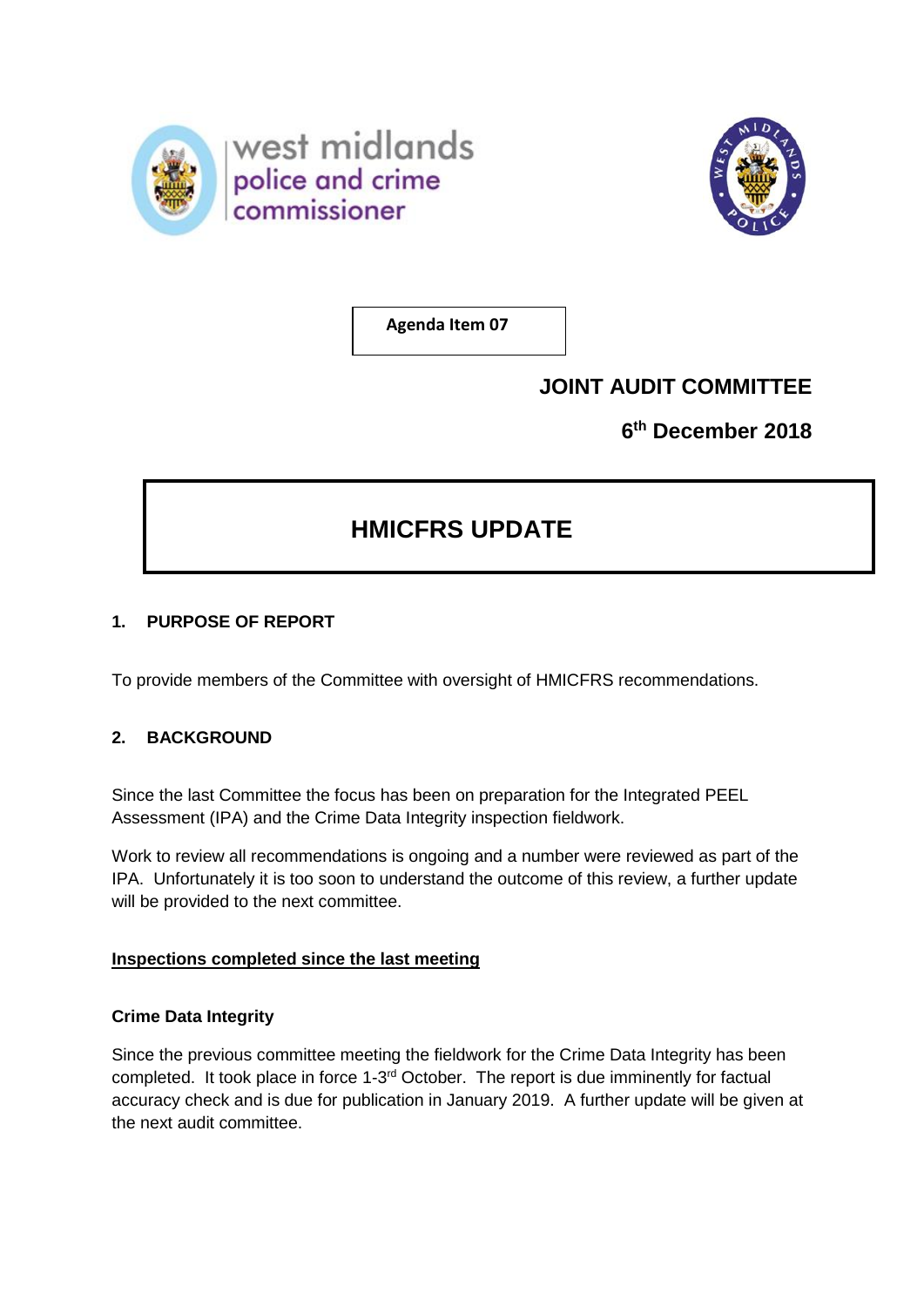#### **Integrated PEEL Assessment (IPA)**

Fieldwork for the IPA took place in force over a two week period from  $12<sup>th</sup>$  November. The report will be subject to national moderation before being published with all other reports from tranche one in March 2019.

#### **Inspection reports received since the last meeting**

None received

## **Outstanding recommendations currently graded Red**

There are no recommendations currently graded as red.

#### **Overview of reports for review**

#### **PEEL Legitimacy 2017**

This report relates to the Legitimacy strand of the PEEL Inspection of West Midlands Police which took place in May 2017.

The legitimacy inspection focussed on three questions:

| Questions                                                                                  | Grading     |
|--------------------------------------------------------------------------------------------|-------------|
| To what extent does the force treat all the people it serves with fairness<br>and respect? | Good        |
| How well does the force ensure its workforce behaves ethically and                         | Requires    |
| lawfully?                                                                                  | Improvement |
| To what extent does the force treat its workforce with fairness and                        | Requires    |
| respect?                                                                                   | Improvement |
| <b>Overall Grading</b>                                                                     | Requires    |
|                                                                                            | Improvement |

No recommendations were made in this report but a number of areas for improvement were highlighted.

*To what extent does the force treat all the people it serves with fairness and respect?*

#### **Area for improvement:**

**The force should ensure that all members of the workforce understand the concept of unconscious bias and realise how it can undermine good decision making, and support them in providing a bias-free service.**

In response to the AFI West Midlands Police have a variety of learning materials for staff. The delivery of Unconscious Bias training is through an NCALT training package available to all staff.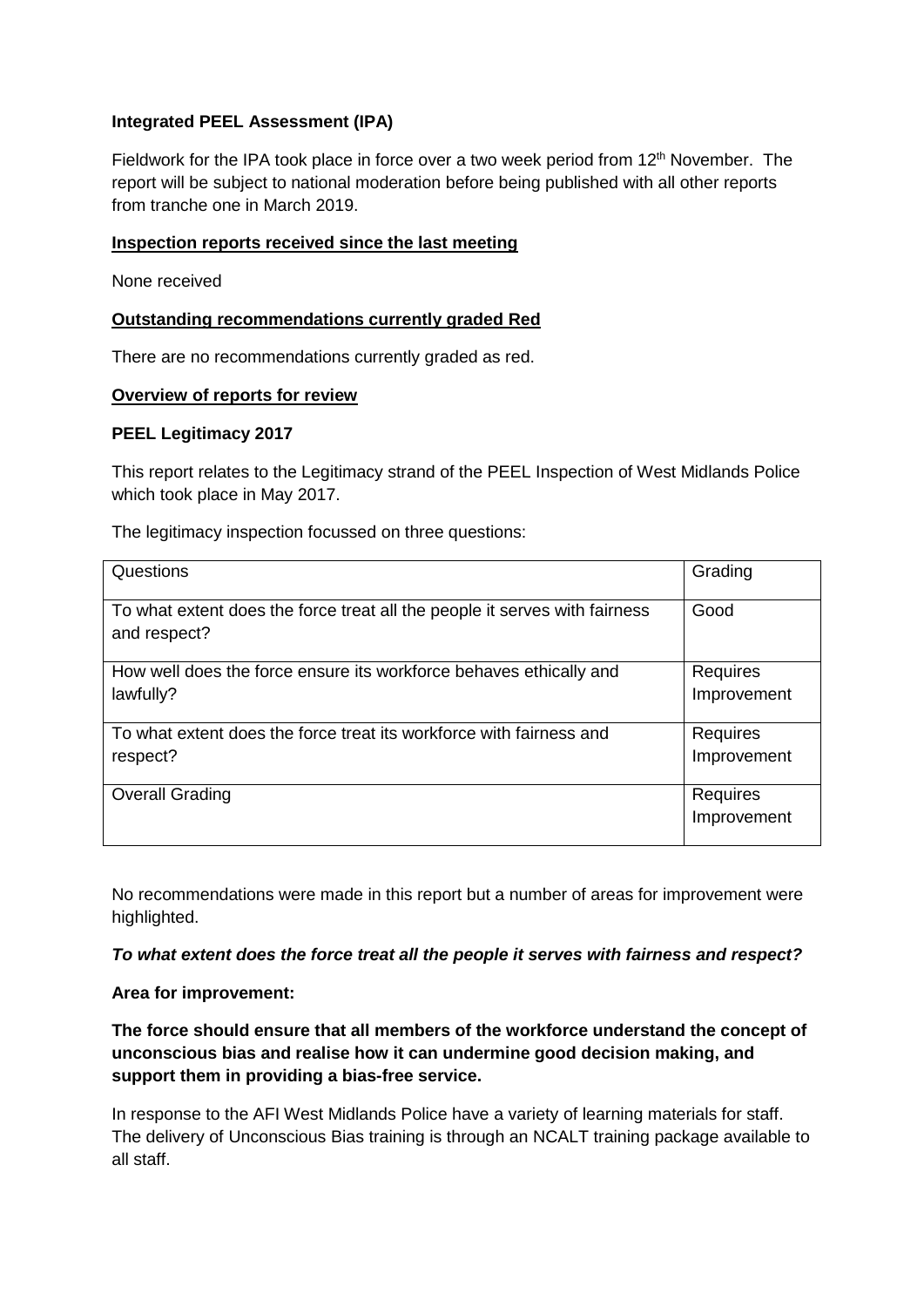There are a number of materials on the force intranet site available to all staff to support their learning of Unconscious Bias and enable them to refresh their knowledge of Unconscious Bias.

The NCALT package is accessible to all using the approved NCALT links.

To date 4798 WMP staff have completed the NCALT package. This is treble the number of staff that had completed the package at the time of this HMICFRS inspection.

Unconscious Bias training is already a pre-requisite of certain roles such as assessors.

Face to face training was provided to senior leaders and key roles within force such as CTU staff.

## **Area for improvement**

## **The force should ensure, in respect of the use of force, that:**

## **• frontline officers and staff have a thorough understanding of the fair, legal and professional use of coercive powers particularly in relation to handcuffing and conducting strip searches of people in custody;**

This is part of the standard officer Personal Safety Training. The force uses learning from the scrutiny process of use of force to inform training and officer conduct. Officers will be debriefed as part of the scrutiny process to aid learning.

#### **• officers and staff routinely record all use of force;**

Use of force has being recorded since January  $4<sup>th</sup>$  2018, following development of the use of force app. Processes are in place around dip testing P1 logs (immediate calls for service), accident report, complaints data etc. to ensure officers are compliant. WMP are also in contact with other similar forces to check our data as benchmarking.

#### **• it introduces processes to enable effective and robust scrutiny of data; and**

The scrutiny process for use of force is aligned to the stop and search scrutiny process where the public dip test records. These will be presented to the panel at the next meeting with the UOF record, BWV (if available), statements, PNB and custody recorded will be presented to the officer and their supervisor for learning and if necessary any misconduct matters.

## **• it uses individual and organisational learning from the scrutiny of information and data about the use of force to improve the way the workforce treats people.**

WMP analyse any high users of force and any members of the public who have force used on them repeatedly. This allows for any patterns to be identified and if required intervention, learning etc. This process was designed in conjunction with the WMP fairness in policing team.

## *How well does the force ensure its workforce behaves ethically and lawfully?*

#### **Area for improvement**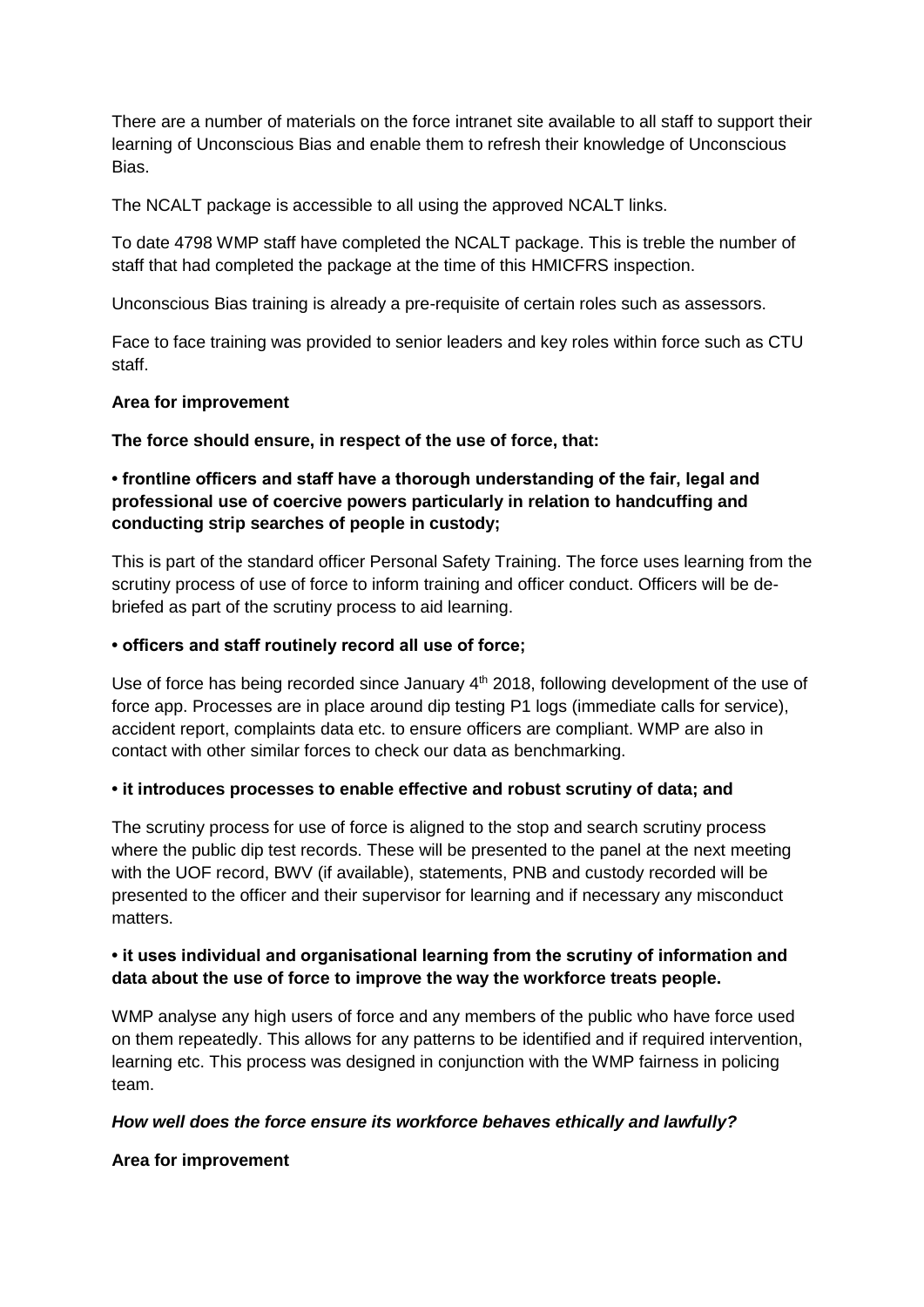## **The force should ensure that its published gifts and hospitality register is routinely kept up to date.**

This area for improvement is complete and has been closed by HMICFRS.

## **Area for improvement**

**The force should review how it promotes access to its complaints system (including the distribution of printed information about how to make a complaint), in line with IPCC statutory guidance, the support it is able to offer people who may need additional assistance to make a complaint, and how it promotes the complaints process in communities that have less trust and confidence in the police.**

Following a review information leaflets have been updated and circulated to all front offices so that literature is available explain the complaints process. The website has also been updated for online access.

#### **Area for improvement**

## **The force should improve the quality and timeliness of updates to all complainants and other parties involved, in line with IPCC statutory guidance.**

Investigations teams within PSD have been restructured as part of the on-going business transformation review. As a result, 67% of subjects are updated within the requisite 28 days, up from 62% in 2016. 63% of complainants are updated within 28 days, up from 58% in 2016. However, whilst the timeliness of updates is clearly improving across all areas, it should also be noted that the reform of investigation teams has resulted in a greater number of cases being resolved within PSD rather than by appropriate authorities elsewhere. Within PSD alone therefore, the percentages are significantly higher at 79% for both complainants and subjects. Therefore as the trajectory to move more cases into the department for resolution continues upwards, the overall timeliness of updates can be expected to continue to rise in direct correlation.

#### **Area for improvement**

## **The force should ensure that all allegations which meet the mandatory criteria for referral to the IPCC are so referred.**

All referrals are made to the IOPC in line with the mandatory criteria.

## **Area for improvement**

## **The force should ensure it introduces a robust process for effective vetting 'aftercare' arrangements so that all members of the workforce have up to date vetting checks.**

All officers and staff within WMP have been subject to vetting checks. In terms of aftercare it is recognised that there are delays in some vetting renewals due to demand. This is well understood and is being prioritised on a risk basis to ensure that the risk is managed appropriately. This situation is being closely monitored and will be resolved within three years.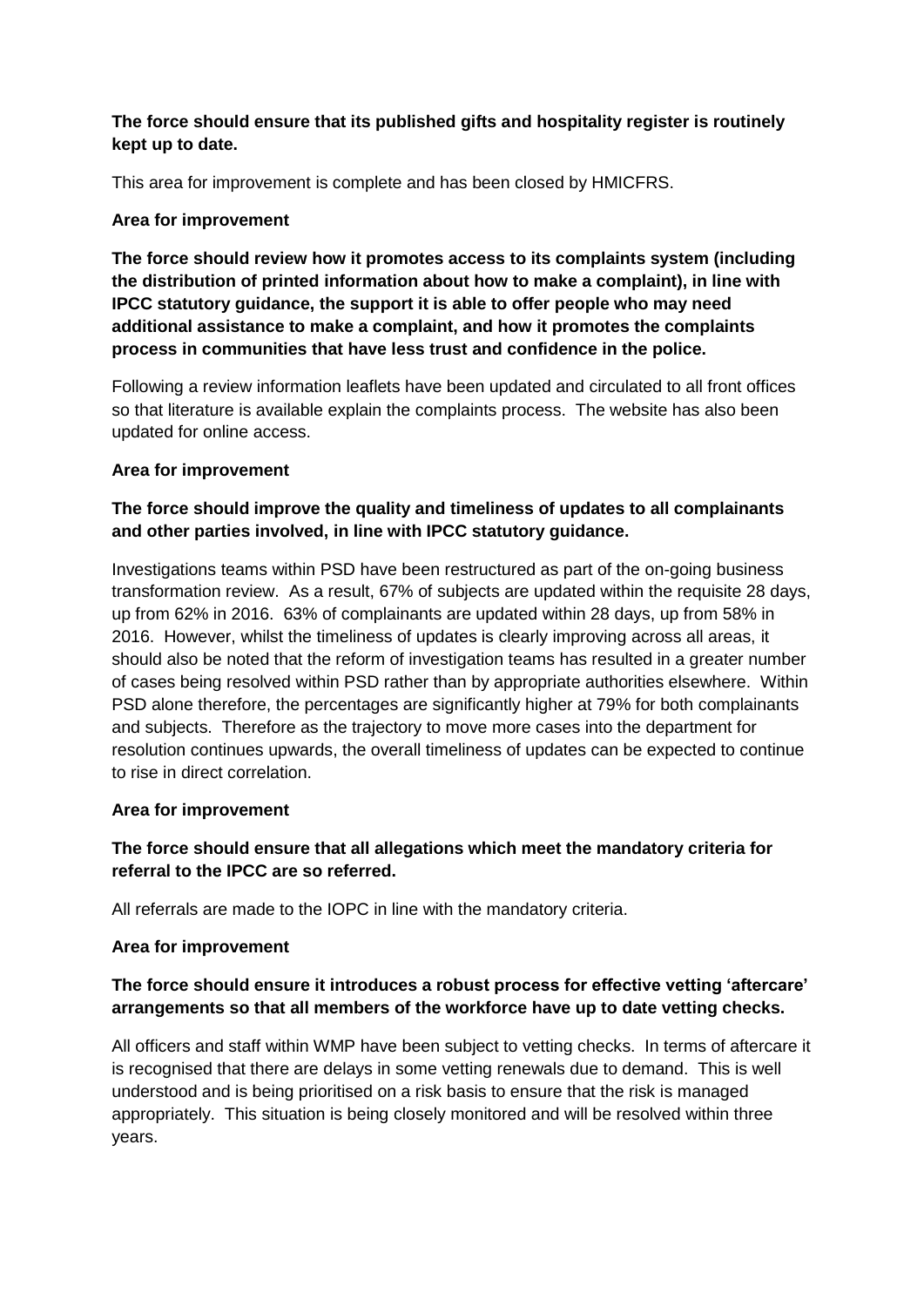#### *To what extent does the force treat its workforce with fairness and respect?*

#### **Area for improvement**

**The force should ensure it has effective arrangements in place to support all individuals involved in any grievance and ensure that all grievances are properly identified, investigated and speedily resolved.**

A new grievance policy has been launched to support staff in resolving situations where they feel that they have been unfairly or unreasonably treated. It sets out that complaints will be taken seriously and grievances will be dealt with in a supportive way.

#### **Area for improvement**

**The force should ensure that its supervisors are able to recognise warning signs, intervene early and provide support to members of the workforce whose wellbeing is at risk, and the force should ensure that its workforce is aware of the wellbeing support that is available and how to access it.**

WMP have developed a mental health awareness training programme which is now embedded as part of our "Ticket to Lead" leadership development programme for supervisors (staff and officers) either in post or newly promoted. In addition to this we continue to provide a mental health input to areas of the force who potentially face traumatic situations (one off critical incidents or who are exposed to traumatic events regularly). We have continued to educate around BWELL our employee assistance programme and more latterly TRiM. TRiM is providing the mechanism to ensure early intervention. We are also undertaking role risk assessments so that we are in a better position to identify those at very high risk to further support supervisors and staff/officers.

BWell, our employee assistance programme was launched in June 2017. We have and continue to promote this extensively force wide through our intranet, on our wellbeing portal, via wellbeing events at various locations, on induction and as part of our training programmes. In its first year the EAP service has supported over 12% of the workforce; the national take up of an EAP scheme is normally around a 3%-6%, which suggests our efforts to promote the service and the quality of the support received has been effective thus far. The service provides confidential telephone counselling services 24/7 everyday of the year, face to face counselling, CBT and Specialist information covering work and personal concerns.

Our 60 Force Chaplains also promote the wellbeing offering. We have also developed an App which is a direct link to the BWell service and is on all mobile devices for officers. Occupational Health has increased its resources and as a result we have seen a significant reduction in waiting times for appointments. The recently launched Wellbeing portal has simplified access to Occupational Health services for all and is also a point of reference for signposting other wellbeing support and lifestyle services. Our Health and Fitness advisors have set up the "WMP Healthy Lifestyle Scheme" which can be accessed individually or on referral from a supervisor.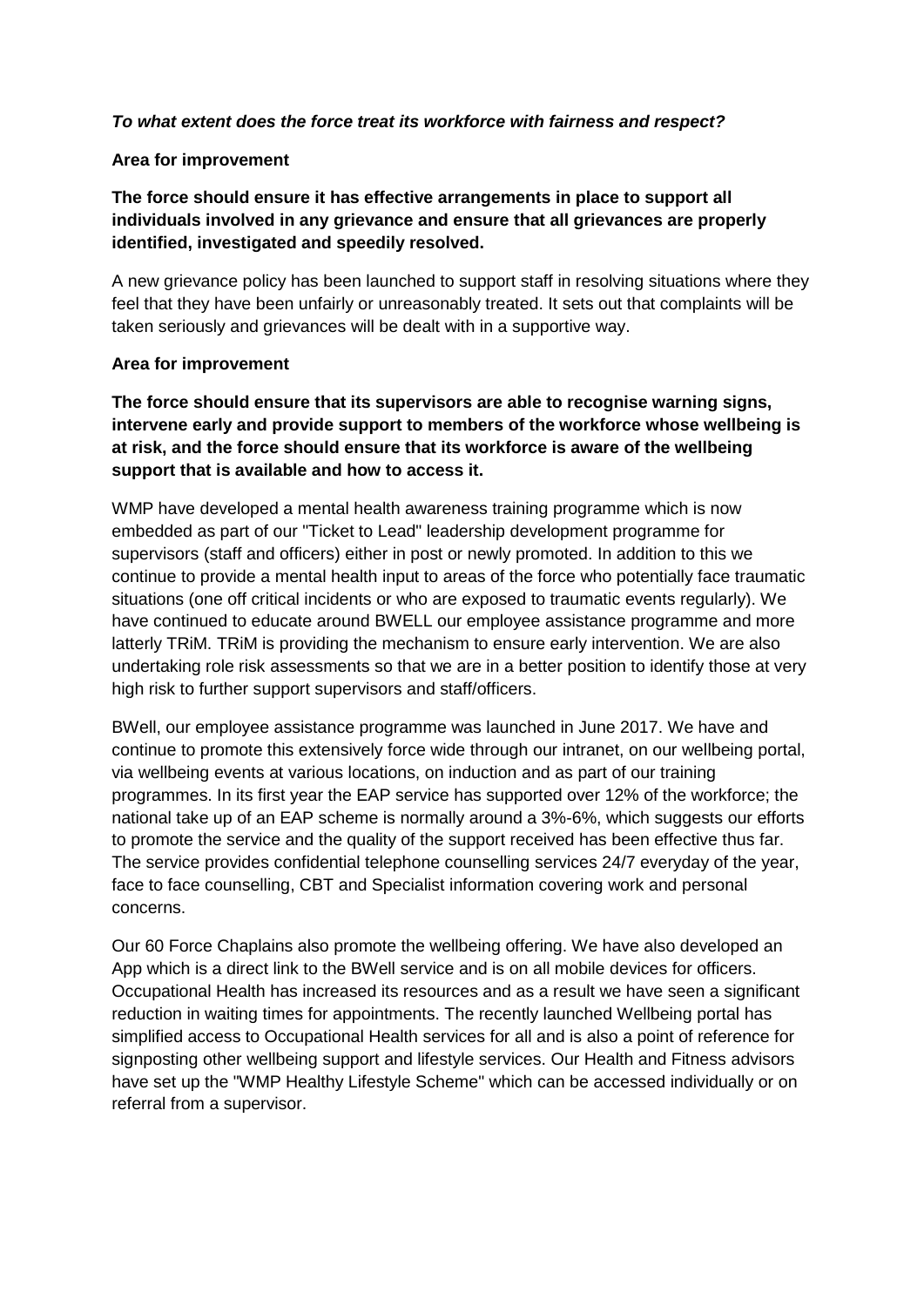## **PEEL: Police Legitimacy 2016 – A National Overview**

This national report was published in December 2016 and the findings were based on inspections carried out between March and July 2016. The inspection was based on the same question set as outlined above.

#### **Cause for concern**

**HMIC is concerned that some police counter-corruption units do not have the capability or capacity to seek intelligence on potential abuse of authority for sexual gain. This means that forces are not able to intervene early to safeguard potential victims and tackle unacceptable and potentially corrupt behaviour.**

#### **Recommendation**

**To address this cause of concern, HMIC recommends that:**

**- Within six months, all forces should have started to implement a plan to achieve the capability and capacity required to seek intelligence on potential abuse of authority for sexual gain. These plans should include consideration of the technology and resources required to monitor IT systems actively and to build relationships with the individuals and organisations that support vulnerable people.**

A robust process is in place to identify those at most risk. Through this process suspect officers have now been identified and are under investigation by the CCU. The remaining cohort are being triaged by CCU investigators for assessment with POD representatives and line managers for appropriate action plans to be delivered. Whilst the high risk individuals are already under investigation, the second level of triage is to be finalised by 1/01/18. Referrals are now being made in all relevant cases as recommended.

## **Cause of Concern**

**HMIC is concerned that some forces are failing to comply with current national vetting policy. This means that these forces are employing individuals who have not undergone even basic vetting checks, which represents a significant risk to the integrity of the organisation.**

#### **Recommendation**

**To address this cause of concern, HMIC recommends that:** 

**1 - Within six months, all forces not already complying with current national vetting policy should have started to implement a sufficient plan to do so.**

## **2 - Within two years, all members of the police workforce should have received at least the lowest level of vetting clearance for their roles.**

- Recommendation 1 is now fully compliant

- Recommendation 2 All officers and staff within WMP have been subject to vetting checks. In terms of aftercare it is recognised that there are delays in some vetting renewals due to demand. This is well understood and is being prioritised on a risk basis to ensure that the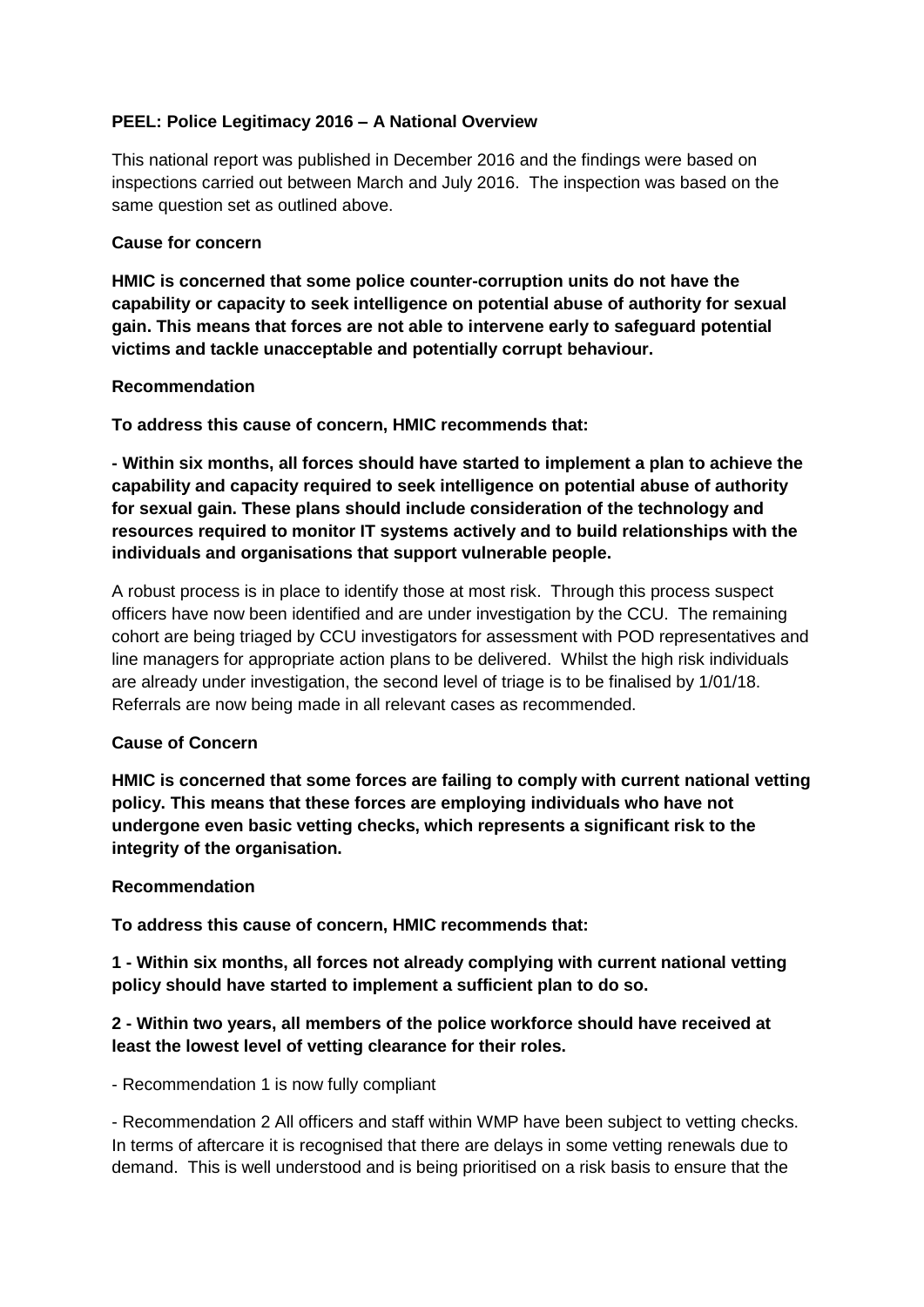risk is managed appropriately. This situation is being closely monitored and will be resolved within three years.

## **Cause of Concern**

**HMIC is concerned that forces do not recognise the problem of abuse of authority for sexual gain as a form of serious corruption. This means that this understanding is not always being reflected in the force's IPCC referral decisions, and there is no clear picture of the scale of the problem throughout police forces.**

## **Recommendation**

**To address this cause of concern, HMIC recommends that:**

**1 - Within three months, all forces should complete a retrospective review of allegations and consider referrals to the IPCC.**

## **2 - Within three, forces should establish effective procedures to identify all future allegations of abuse of authority for sexual gain as serious corruption matters and make appropriate referrals to the IPCC**.

A review was undertaken of all allegations on Centurion (PSD) and IBase (CCU) to retrospectively identify any cases which should be referred to IPCC. The method used key word searches and reviewed allegations which fell into the category of authority for a sexual purpose category. These were then manually reviewed to see whether they met the relevant criteria and if so, were they/should they have been referred to the IPCC. The review was undertaken as an action under the WMP Sexual Predator 4P Plan that and has been signed off as completed.

All matters for assessment of complaints or conduct in WMP are routed through the Appropriate Authorities (AAs) in the Professional Standards Department. The AAs have been trained and are fully aware of the mandatory criteria for referral to the IPCC for matters of serious corruption / abuse of authority in accordance with Police (Conduct and Misconduct) Regulations 2012 and IPCC Statutory Guidance to the Police Service 2015 for abuse of position for a sexual purpose/inappropriate emotional relationship. This includes the amendment to the Regulations that took effect on 22 May 2017 issued by the Home Office where the abuse of position for a sexual purpose is specifically identified as a serious corruption matter to be referred.

In February 2018 the force reported that both actions from this recommendation had been completed. A 3-year retrospective review identified 9 cases which had not been referred to the IPCC which should have been at the time they were recorded. Each of these were discussed with the IPCC and none were required to be further referred as all were closed investigations and were outside of the review criteria.

This area will be revisited within the 2018 IPA inspection, including discussion with the IOPC (formerly IPCC) to establish the effectiveness of current processes.